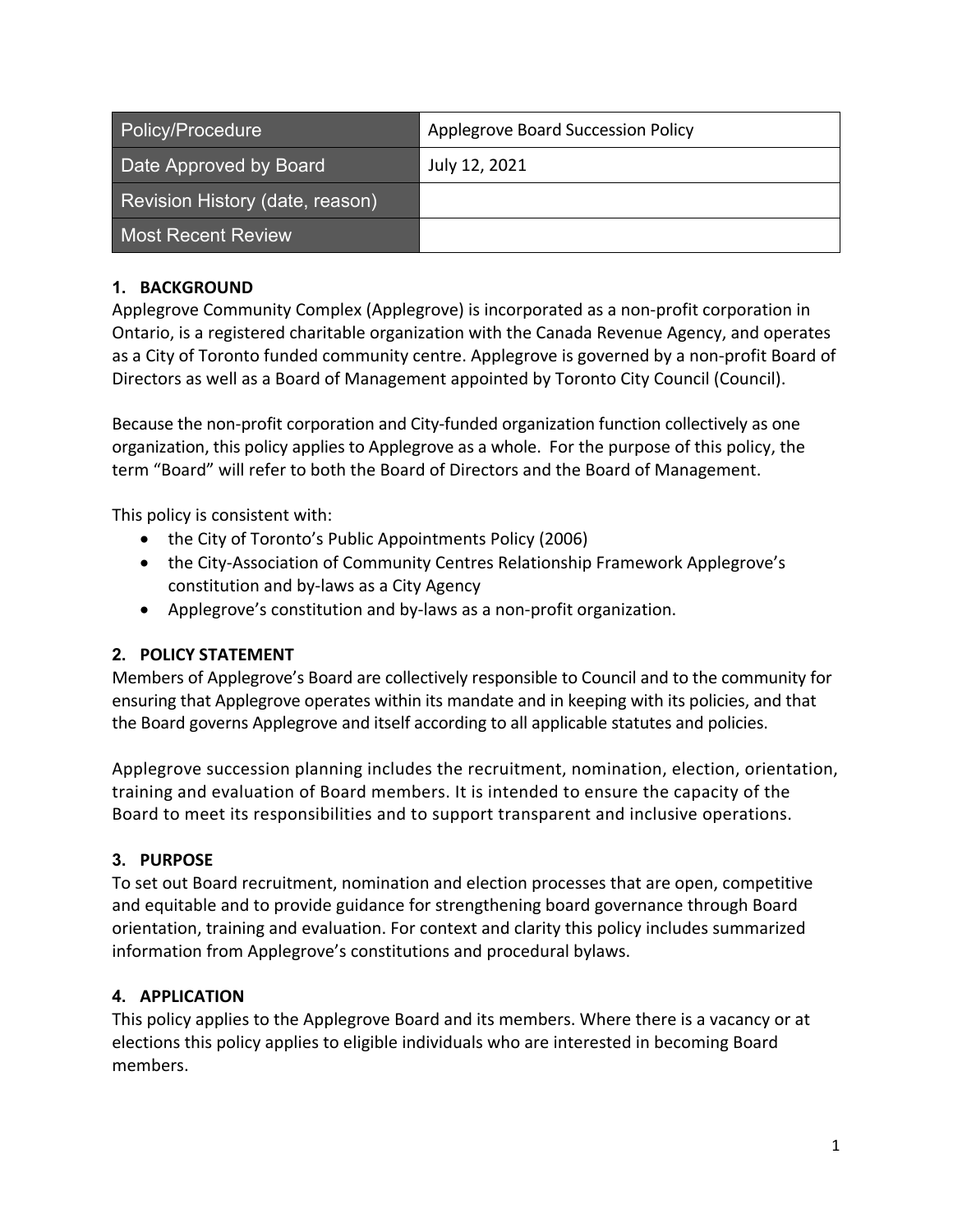## **5. BOARD STRUCTURE, OFFICERS AND COMMITTEES**

The Board will consist of 11 persons as follows:

- 9 Community Board Members, the majority of whom live in the catchment area
- 1 City Councillor appointed by Council
- 1 person may be appointed to Board of Management by the Toronto District School Board

The Board officers are: Chairperson, Vice-Chairperson, Treasurer and Secretary. The Board may establish other offices and positions as necessary. Key officer roles are outlined below:

- Chairperson preside at meetings; rule on procedural matters; serve as a signing officer
- Vice-Chairperson serve as Chairperson in the event of a Chairperson absence/vacancy
- Treasurer examine and present financial statements and budgets to the Board; make recommendations to the Board on financial matters; serve as a signing officer
- Secretary ensure that meeting minutes are kept and adopted; responsibility for membership records; serve as a signing officer

There are 3 Committees of the Board:

- 1. Membership, Outreach and Inclusion provide strategic direction on communications, membership, equity and anti-oppression; acts as Nomination Committee
- 2. Strategy and Finance provide strategic advice and oversight on finance audit, risk management, policy, and reporting; guide strategic planning and related initiatives; serve as a sounding board for new ideas
- 3. Personnel and Policy provide strategic direction on personnel structures, systems and policies; support the review of existing and development of new Applegrove policies

Each Committee is headed by a Chairperson chosen from among Board members, and is made up of at least 2 Board Members, and other Applegrove members and staff appointed by the Board.

# **6. ELIGIBILITY REQUIREMENTS**

The majority of the 9 Community Board Members must live in the catchment area. They should collectively possess an understanding of diverse neighbourhoods and communities in the catchment, reflect its cultural and social diversity, and possess good communications and decision-making skills.

Individuals who are nominated or appointed to the Board must:

- Reside in the City of Toronto
- Be at least 18 years old
- Have knowledge & understanding of community and public service
- Have knowledge of Applegrove's mission, purpose and programs, or have an interest in participating actively in Applegrove governance
- Understand and accept the commitments associated with being a Board member
- Not be employed of the City, or any of its Agencies, Boards, Commissions or Corporations
- Not be the spouse, child or parent of a Member of City Council
- Not be serving on another City Agency, Board, Commission, or Corporation, with the exception of being a member of a Business Improvement Area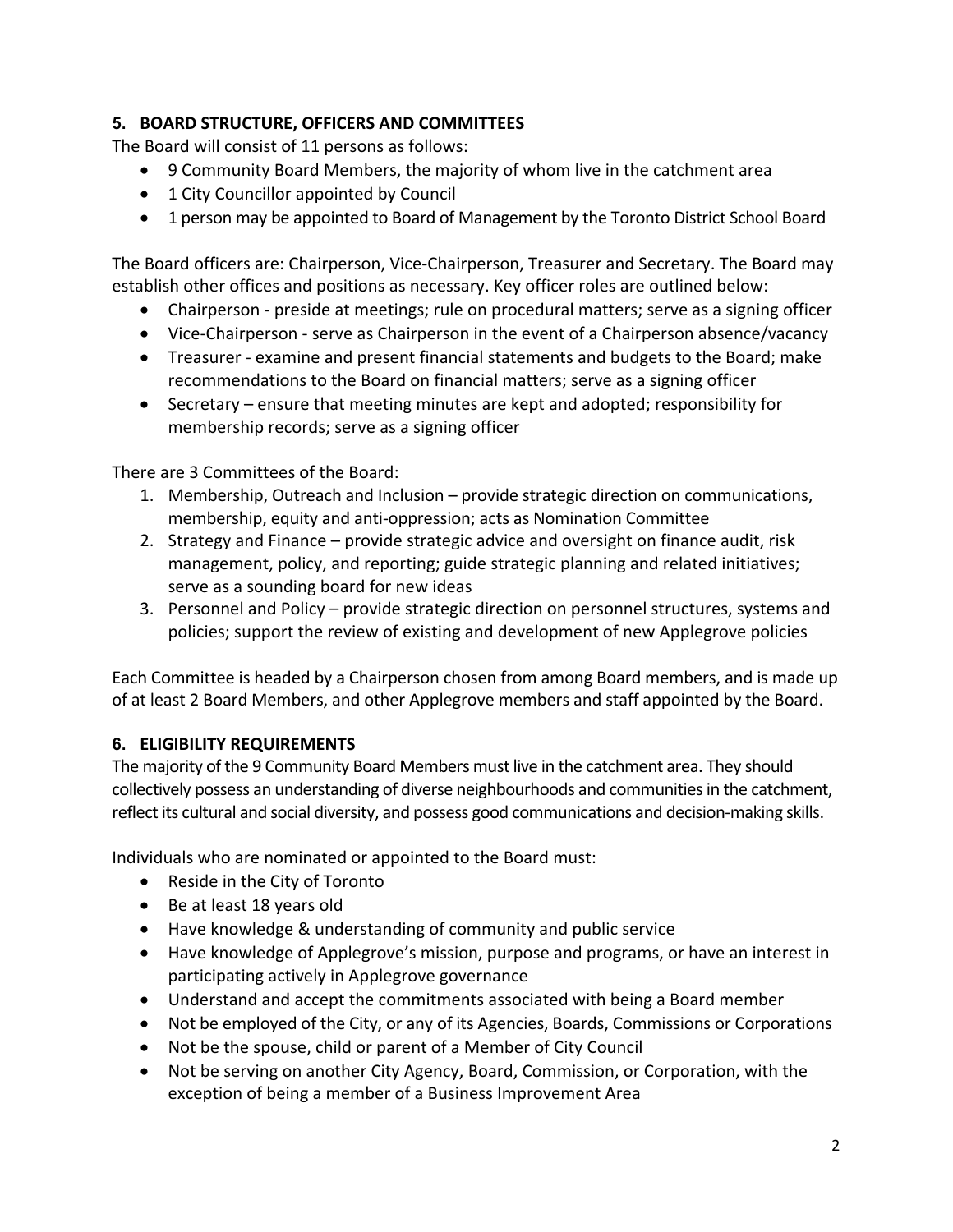## **7. RESPONSIBILITIES**

The Board of Directors is the legal authority for the non-profit corporation and responsible for the effective governance of the organization. The Board of Management is a sub-committee of the Board of Directors and is responsible to Council for the management, operation maintenance and governance of the City-funded centre, and for annual activity and financial reporting.

A Board member is fully informed on organizational matters, and participates in the Board's deliberations and decisions in matters of policy, finance, programs, personnel and advocacy.

Board members must:

- A. Endorse, where appropriate, policy and other recommendations from committees and staff.
- B. Monitor all Board policies.
- C. Review the Constitution and recommend changes to the membership.
- D. Review organizational structure, approve changes, prepare necessary policy and constitutional amendments.
- E. Participate in the development of Applegrove's organizational plans.
- F. Approve budgets and authorize funding applications.
- G. Approve hiring, release of Executive Director based on Personnel Committee recommendation.
- H. Support and participate in evaluating the Executive Director.
- I. Assist in developing and maintaining positive relations among the Board, committees, staff, volunteers, and the community to enhance Applegrove's mission.

Additional responsibilities of Board members are provided in Appendix A.

# **8. COMPETENCIES AND ATTRIBUTES**

The 9 Community Board Members should collectively bring to the Board a diverse mix of competencies and attributes based on professional and lived experience, as set out in Appendix B.

As part of the annual nominations process, the Board may review and update Appendix B as a separate and living document.

# **9. TERM OF OFFICE, REAPPOINTMENT AND REMOVAL**

The term of office for Board members shall be for 2 years or until a successor is elected at an Annual Meeting (AGM). A person may serve on the Board for 4 successive terms i.e. for up to 8 consecutive years, but must re-apply and be voted in at the AGM for each term.

The officers of the Board shall be elected at the first Board meeting following the AGM to serve a onetime 2-year term. A Board Member may progress through various offices.

Vacancies occur if a Board member fails to meet eligibility criteria, resigns, has served 8 years, is incapacitated or dies. A Board member may also be removed at the discretion of the Chair due to excessive absences, or by a 2/3 majority vote at a special meeting of the membership.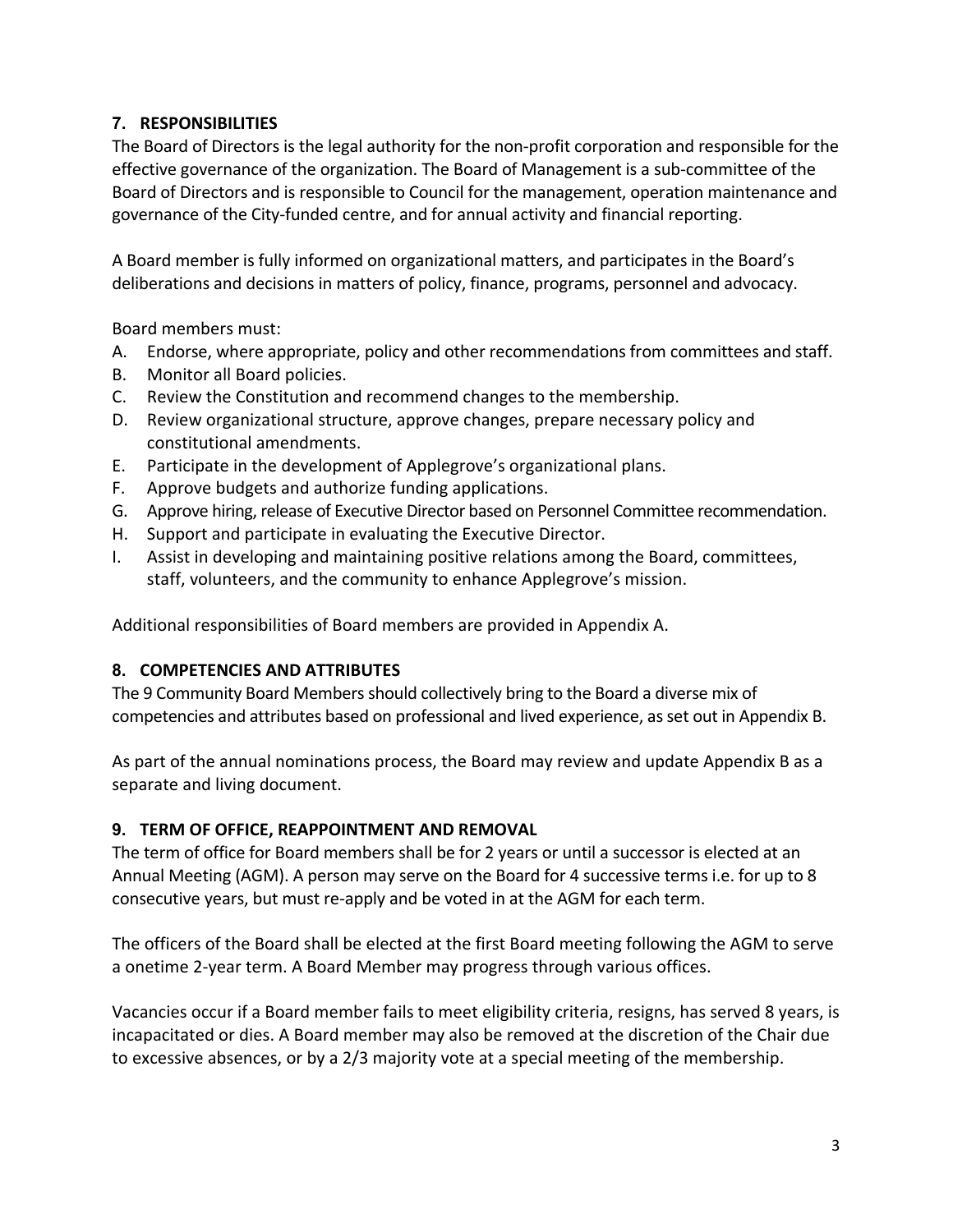## **10. RECRUITING, NOMINATING AND ELECTING BOARD MEMBERS**

The Membership, Outreach and Inclusion Committee functions as the Nominations Committee and assists the Board with the task of filling Board vacancies. At each AGM the Nominations Committee shall endeavour to submit to the membership a list of suitable nominees that is at least equal to the number of vacancies to be filled.

The Nominations Committee will make the Applegrove membership and community aware of the opportunity for nomination to the Board at least 14 days before the closing date for nominations.

A range of activities should be considered for an open, competitive and equitable recruitment and nomination process. In addition to notification on the City's Public Appointments webpage, details will be posted on Applegrove's website and social media; posters may be placed at Applegrove and community sites; Board members or the Executive Director may attend local meetings to encourage interest; and Board members may approach qualified individuals. The Nominations Committee will assess the need and ensure additional targeted outreach in order to ensure that equity seeking groups are aware of the opportunity and the process for applying.

Before nominating individuals the Nominations Committee will assess their eligibility, competencies and attributes in order to prioritize candidates who best meet the needs of the Board.

Nominations can also be made by any eligible Community Member of Applegrove in writing if received by the Board Chairperson one day before the AGM. These must include the name of the nominee, evidence that they agree to stand for election, and signatures of the person making the nomination and a Community Member who supports the nomination.

Potential candidates will be provided with information on the commitments they would be making if elected, which are to:

- Regularly attend and participate in Board meetings
- Serve on at least one Board committee
- Come to meetings prepared by prior reading of all provided background materials
- Participate constructively in discussions and decision-making
- Support Applegrove's mission, values and outcomes
- Help organize and attend Applegrove events and activities.

If names proposed by the Nominations Committee and through write-in nominations are insufficient to fill the number of vacancies, or at the Chairperson's discretion, the Chairperson will request nominations from eligible voters at the AGM.

If there are more candidates than vacancies, the Nominations Committee may invite a potential candidate to sit on a Board Committee for a period of time before inviting them to run for a position on the Board. This can help build understanding of Applegrove and the role of the Board.

At the AGM, the Membership may vote to approve all nominees without an election if the list of nominees is exactly matched to the number of vacancies. If there are more nominees than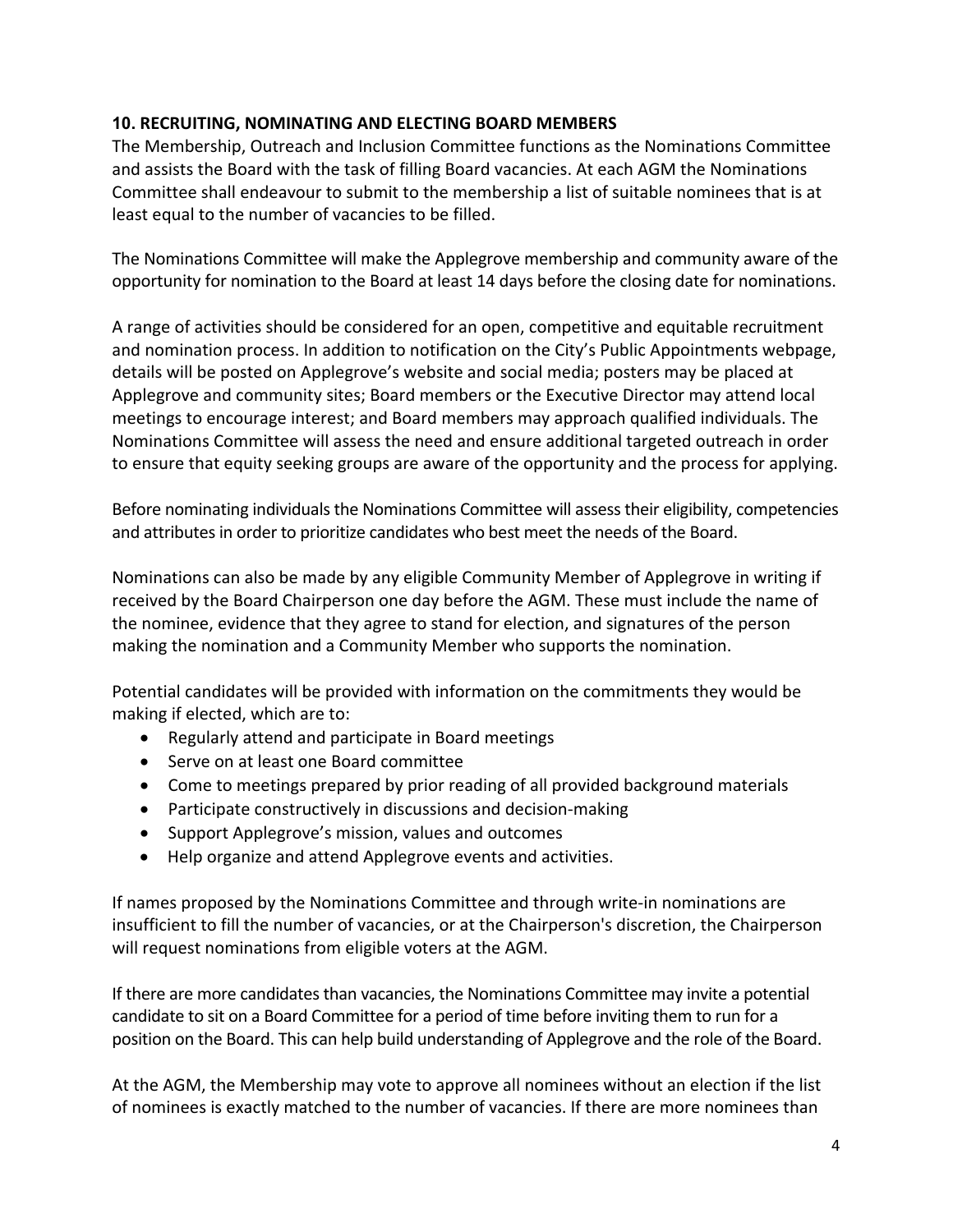positions elections will be conducted by secret ballot. The membership shall, by majority vote, elect the Board of Directors and approve eligible candidates for the Board of Management. The names of these candidates will be forwarded to City Council for appointment to the Board.

### **11. ANNUAL BOARD ORIENTATION, TRAINING AND EVALUATION**

Orientation *January - March*

Prior to the AGM each year the Personnel and Policy Committee will review and make recommendations to update the Board Manual. The Manual shall be distributed to all Board members annually in order to support the orientation of new Board members as well as the effective participation of all Board members.

#### *April – June*

Orientation of new Board members to Applegrove and to Board responsibilities should occur no later than the Board meeting in June. At a minimum orientation should include an overview of Applegrove constitutions and bylaws, City requirements and expectations for the Board of Management, Applegrove's annual financial statement, organizational chart, and program overview.

### Training *April – June*

The Personnel and Policy Committee will identify Board training needs and develop a plan to address them. This includes general governance training as well as specialized training that may be identified by Board members or by the City.

#### Assessment *April – June*

The Personnel and Policy Committee will survey exiting board members to get feedback on their experience as Board members, and may conduct exit interviews at its discretion. Findings will be kept confidential within the Committee and will be used to inform Board orientation, training and practice.

*September – November*

The Personnel and Policy Committee will oversee a review of the Board's skill/diversity needs to assist with recruiting new members and to identify training needs. Findings from the review will be shared with the Board and with the Nominations Committee.

### Evaluation *January – March*

The Personnel and Policy Committee will oversee a Board self-evaluation. Findings from the review will be shared with the Board. The results of the evaluation inform Board orientation, training and practice.

The evaluation will be based on:

- a survey of Board members that asks members to rate their satisfaction with the Board's functions and activities
- the Board attendance record
- Committee accomplishments.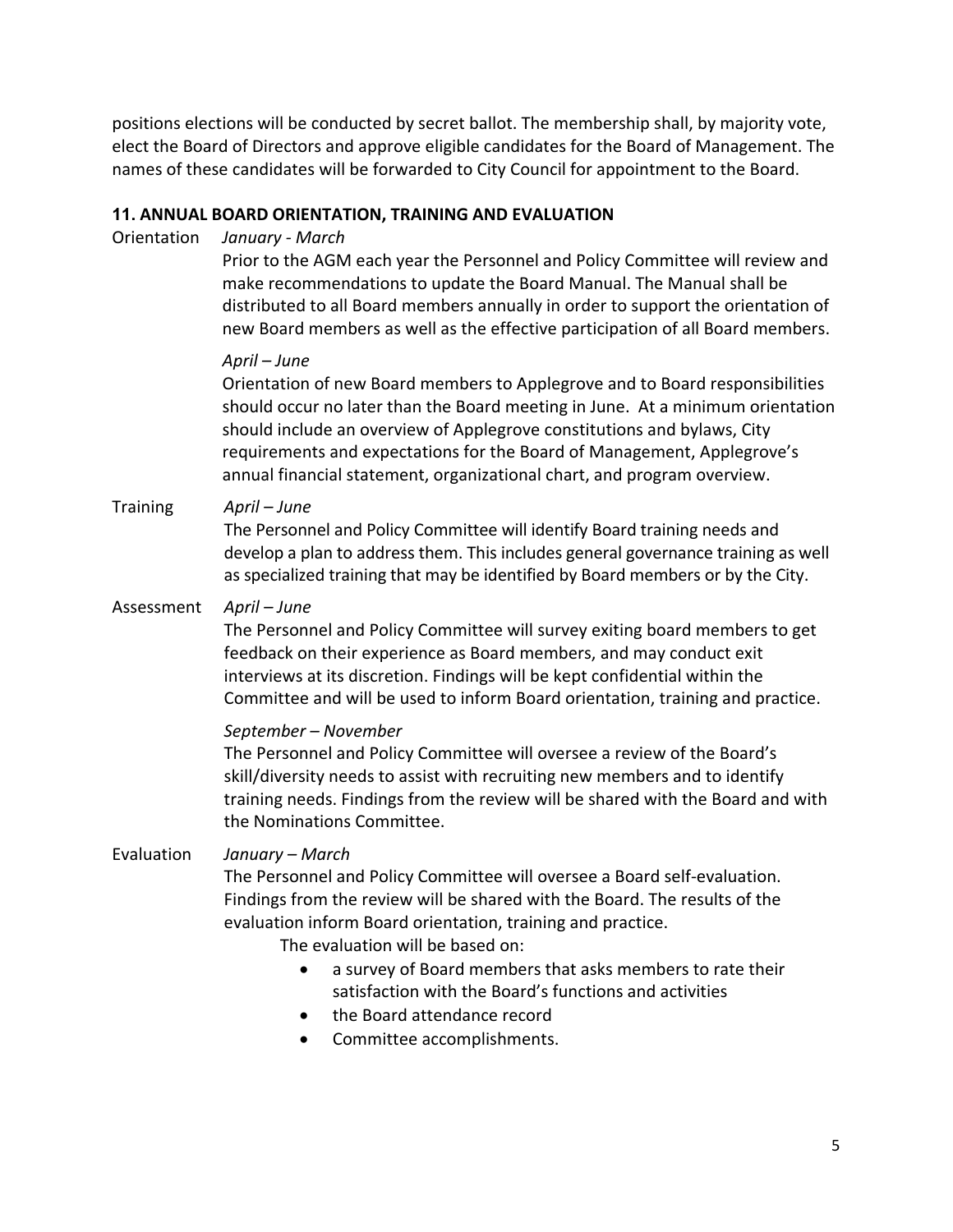### **APPENDIX A: BOARD MEMBER RESPONSIBILITIES**

## *Accountability*

A Board member is expected to carry out their duties with integrity, and specifically to:

- Act ethically, honestly and in good faith, and make decisions that are in the best interests of Applegrove
- Support board operations that are in compliance with all applicable law. Applicable law includes, but not limited to: *the City of Toronto Act, Municipal Act; Municipal Conflict of Interest Act; Occupational Health and Safety Act; Workplace Safety and Insurance Act; (Ontario) Human Rights Code; Municipal Code; tax legislation and regulations; and Applegrove's governing documents*
- Avoid representing the specific interests of one constituency group.

### *Exercise of Authority*

A Board member carries out the powers of office only when acting as a voting Member during a duly constituted meeting of the Board or one of its appointed bodies.

### *Attendance and participation*

A Board member is expected to attend all meetings of the Board and assigned Committees. The expectation is that they will come prepared, ask questions and constructively contribute to discussions and decisions.

### *Formal dissent & board solidarity*

A Board member who was absent from a Board meeting will be deemed to have supported the decisions and policies of the Board taken in their absence unless they formally record a dissenting view with the Board Secretary in advance of the subsequent Board meeting.

## *Competencies*

A Board member may bring unique expertise and skills, however it is recognized that they do not provide advice to the Board in a professional capacity.

### *Teamwork*

A Board member works respectfully and positively with other members of the Board and with Applegrove's management team in the performance of their duties.

### *Education*

A Board member takes advantage of opportunities to be educated and informed about the Board, governance processes, and key issues in the Applegrove community through participation in an initial orientation and ongoing Board education.

## *Self-evaluation*

A Board member participates in their own evaluation and in the evaluation of the Board.